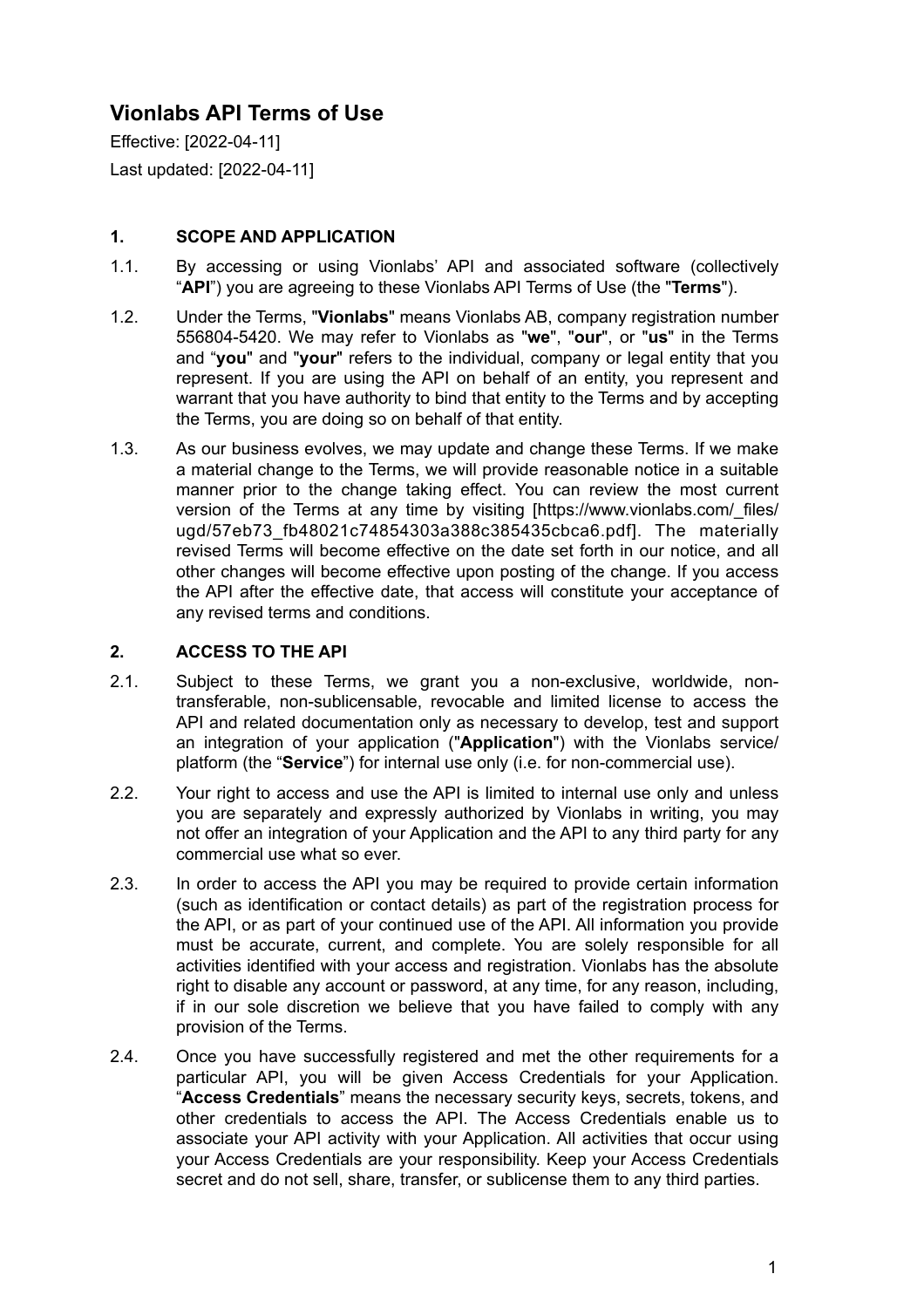## **3. USING THE API**

- 3.1. Your use of the API and the display of any data or content from our Service or as accessed via the API in your Application must comply with the technical documentation, usage guidelines, call volume limits, and other documentation made available to you. Further, you must:
	- a) comply with all applicable law, regulation, and third party rights (including without limitation laws regarding the import or export of data or software, privacy, and local laws);
	- b) not use the API to encourage or promote illegal activity or violation of third party rights:
	- c) not access our API in any manner that (i) compromises, breaks or circumvents any of our technical processes or security measures associated with the Service, (ii) poses a security vulnerability to customers or users of the Service, or (iii) tests the vulnerability of our systems or networks;
	- d) not access our API or documentation in order to replicate or compete with the Service;
	- e) not attempt to reverse engineer or otherwise derive source code, trade secrets, or know-how of our API or Service, except to the extent that this restriction is expressly prohibited by applicable law;
	- f) not attempt to use our API in a manner that exceeds rate limits, or constitutes excessive or abusive usage;
	- g) Not distribute or allow access to the stand-alone API;
	- h) Not interfere with or disrupt the API or the servers or networks providing the API; or
	- i) only access (or attempt to access) an API by the means described in the documentation of that API.
- 3.2. Vionlabs may set and enforce limits on your use of the API in our sole discretion. You agree to and will not attempt to circumvent such limitations. If you would like to use any API beyond these limits, you must obtain Vionlabs' express written consent (and Vionlabs may decline such request or condition acceptance on your agreement to additional terms and/or charges for that use).
- 3.3. If you provide feedback or suggestions about our API, then we (and those we allow) may use such information without obligation to you.
- 3.4. The API is currently provided for free, but Vionlabs reserves the right to charge for the API in the future. If we do charge a fee for use of the API or any developer tools and features, you do not have any obligation to continue to use the API. Each party will bear its own costs and expenses in performing its obligations under these Terms.
- 3.5. If you use or refer to data obtained through our API in presentations or noncommercial demos or similar, you agree to clearly attribute Vionlabs as the source of such data and include Vionlabs' logo in proximity hereto, subject to any applicable brand guidelines as designated by Vionlabs from time to time.

## **4. CHANGES TO THE API**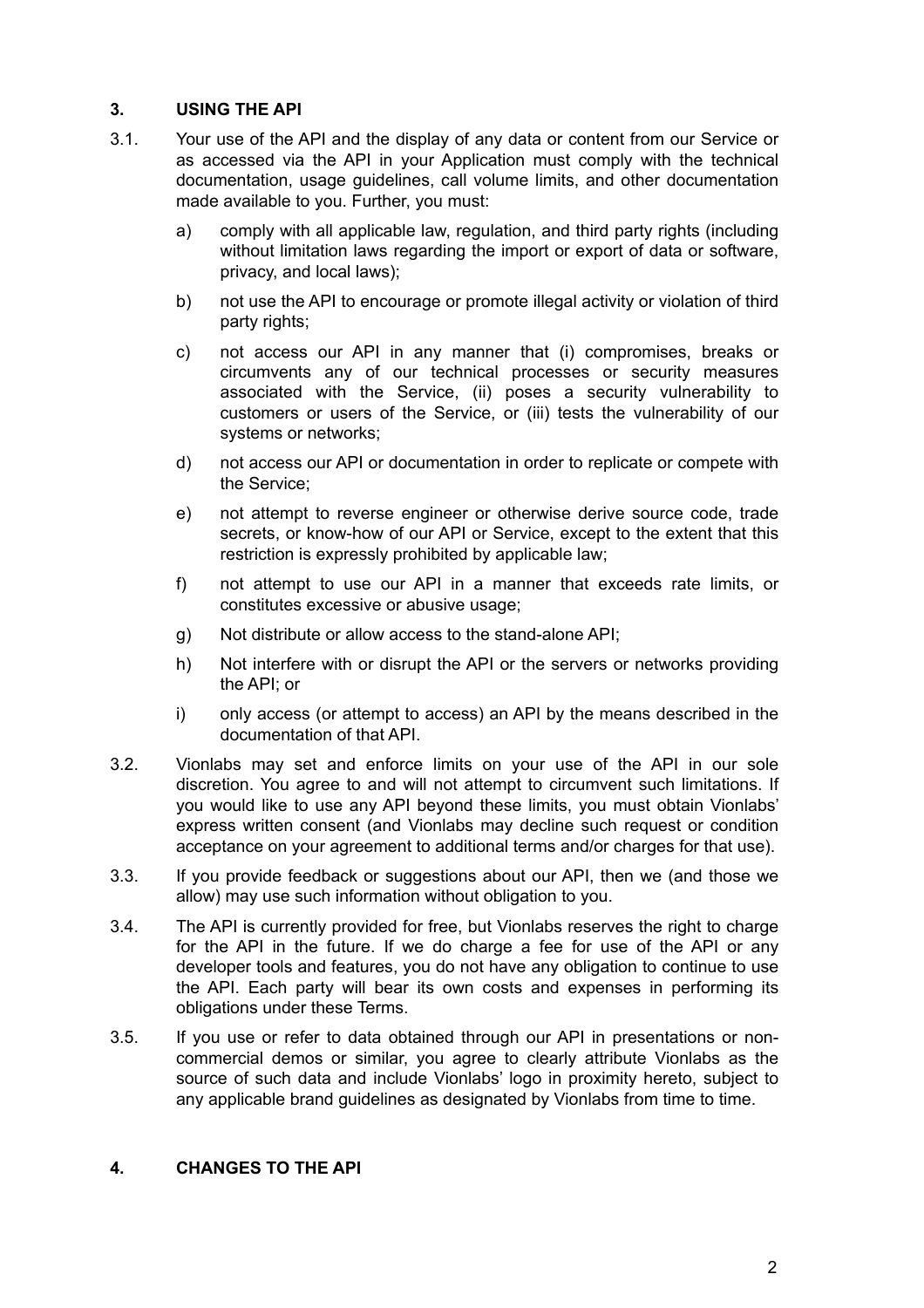- 4.1. Vionlabs is still evolving, and so we need the flexibility to occasionally make changes to our API at our sole discretion, including backwards incompatible changes. Vionlabs reserves the right to require you to install or update any and all software to continue using the API. You must implement and use the most current version of the API and to make any changes to your Application that are required as a result of an update of the API, at your sole cost and expense. Updates may adversely affect the manner in which your Application accesses or communicates with the API. Your continued access or use of the API following an update or modification will constitute binding acceptance of the update.
- 4.2. We may change or discontinue the availability of some or all of the API at any time for any reason with or without notice. Such changes may include removal of features, or the requirements of fees for previously free features. We may also impose limits on certain features and services or restrict your access to some or all of the API. Your continued use of the API following a subsequent release will be deemed your acceptance of modifications.
- 4.3. We may provide you with support for the API in our sole discretion and we may stop providing support to you at any time without notice or liability to you.

## **5. OWNERSHIP AND PROPRIETARY RIGHTS**

- 5.1. You retain your ownership rights in your Application and we own and will continue to own our API, the documentation and Service (including data or content from our Service), including all related intellectual property rights therein (the "**Vionlabs' Intellectual Property**"). All of our rights not expressly granted by the Terms are hereby retained by us or our licensors (as applicable) and you do not have the right to use Vionlabs' Intellectual Property in any manner not covered by the Terms.
- 5.2. You will not contest, or assist others in contesting, the validity, enforceability, ownership, or title of any Vionlabs' Intellectual Property. You agree not to attempt to use or register any trademark or domain name that includes the word "Vionlabs," any other Vionlabs trademark, or any name that is confusingly similar to any of them. Further, you may not remove or alter any copyright, copyright protection technology, trademark, or other intellectual property notice contained in or provided through Vionlabs' Intellectual Property.

#### **6. CONFIDENTIALITY AND PRIVACY**

- 6.1. In your interactions with Vionlabs, you may be given access to certain nonpublic information, software, specifications, or code ("**Confidential Information**"), which is confidential and proprietary to Vionlabs. You may use this Confidential Information only as necessary in exercising such rights as are granted to you in these Terms. You may not disclose any of this Confidential Information to any third party without Vionlabs' prior written consent. You further agree that you will protect this Confidential Information from any unauthorized use, access, or disclosure with no less than a reasonable degree of care than your own confidential information.
- 6.2. By using our API, Vionlabs may use submitted information in accordance with our privacy policy accessible at [https://www.vionlabs.com/\_files/ugd/ 57eb73\_c5abebd112834760b16953ec16bc1ae0.pdf] as applicable.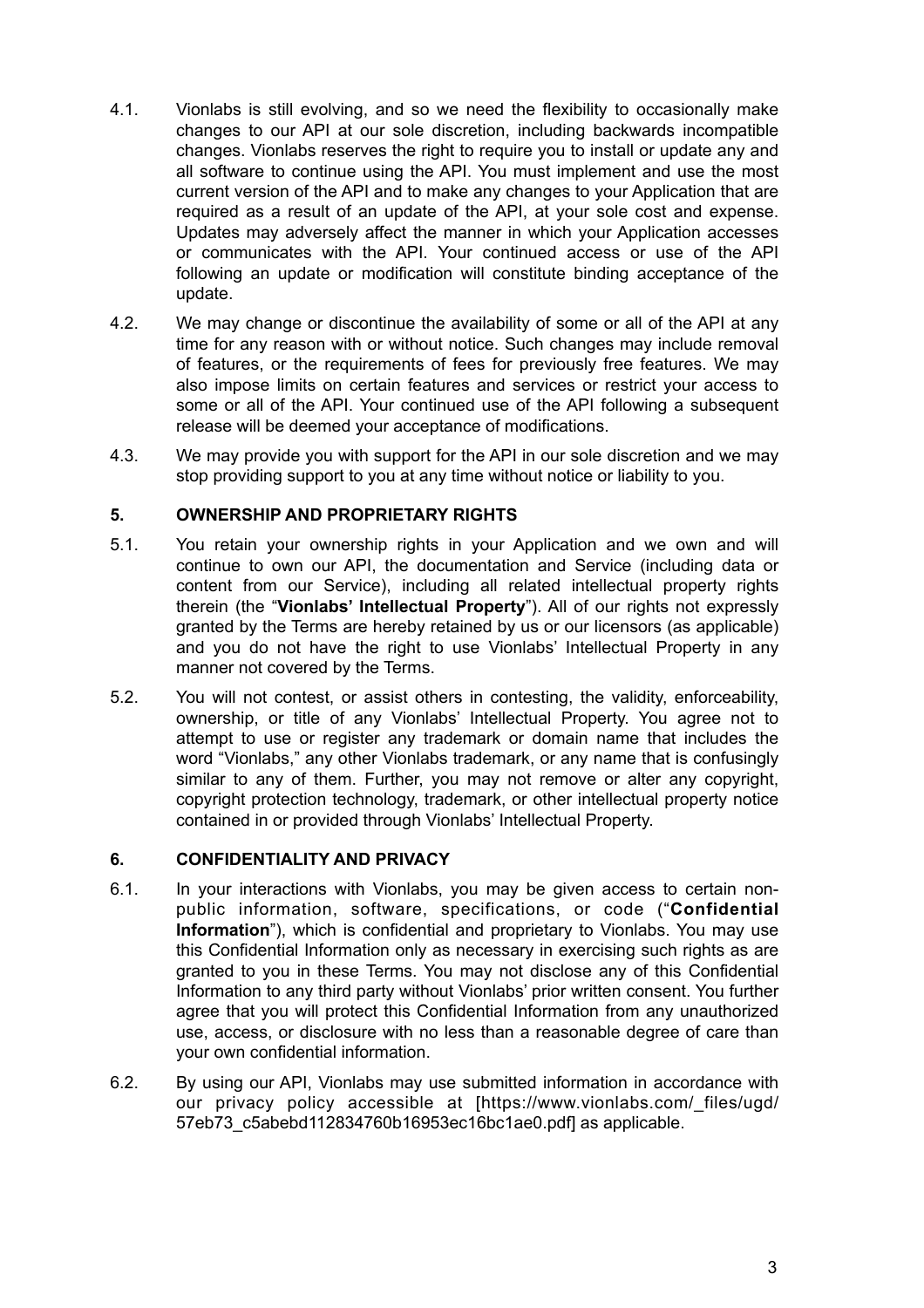## **7. TERMINATION**

- 7.1. If you want to terminate these Terms, you must provide Vionlabs with prior written notice and upon termination, cease your use of the applicable API. Vionlabs reserves the right to terminate these Terms with you or discontinue the API or any portion or feature or your access thereto for any reason and at any time without liability or other obligation to you.
- 7.2. Upon termination of the Terms, all licenses granted to you under these Terms will terminate immediately and you will promptly return to Vionlabs or destroy copies of any documentation and any other Vionlabs information in your possession or control that was received under the Terms.
- **7.3.** When the Terms come to an end, those terms that by their nature are intended to continue indefinitely will continue to apply, including but not limited to Sections 1, 5, 6, 7, 8, 9, 10 and 11.

## **8. DISCLAIMER OF WARRANTIES**

The API, documentation and all related components and information are provided by Vionlabs on an "as is" and "as available" basis without any warranties of any kind, and we expressly disclaim any and all warranties, whether express or implied, including the implied warranties of merchantability, title, fitness for a particular purpose, and non-infringement. You acknowledge that we do not warrant that the API will be uninterrupted, timely, secure, or error-free.

## **9. LIMITATION OF LIABILITY**

Vionlabs shall have no liability with respect to the Terms, the API, the Service or otherwise for any direct, indirect, incidental, special, consequential, or exemplary damages, including damages for losses of profits, goodwill, use, data or other intangible losses resulting in any way from the Terms, the Service or the API, even if Vionlabs has been advised of the possibility of such damages. In any event, Vionlabs' liability to you under these Terms for any reason will be limited to SEK 10,000. This limitation applies to all causes of action in the aggregate, including breach of contract, breach of warranty, negligence, strict liability, misrepresentations, and other torts. The limitations under this Section 9 apply with respect to all legal theories, whether in contract, tort or otherwise, and to the extent permitted by law.

#### **10. INDEMNIFICATION**

You will defend and indemnify Vionlabs and its group companies against all liabilities, damages, losses, costs, fees (including legal fees), and expenses relating to any allegation or third-party legal proceeding to the extent arising from (i) your misuse of the API; (b) your violation of the Terms; or (iii) any content or data routed into or used with the API by you or those acting on your behalf.

#### **11. GENERAL PROVISIONS**

11.1. Publicity. You grant us the right to use your company name and logo as a reference for marketing or promotional purposes on our website and in other public or private communications with our existing or potential developers and customers, subject to your standard trademark usage guidelines as provided to us from time-to-time. You will not make any statement regarding your use of the